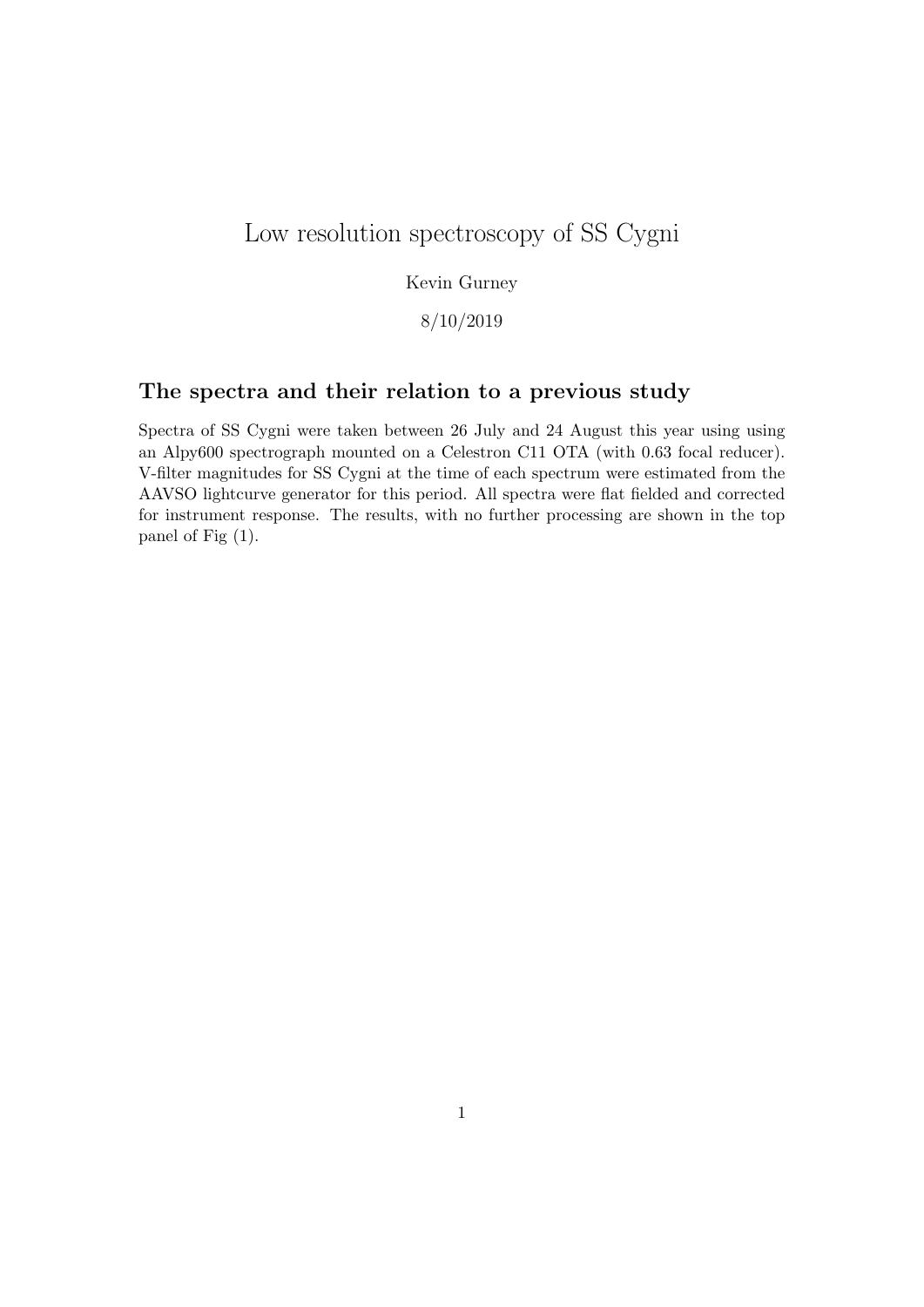

Figure 1: Top: Spectra of SS Cygni taken over 30 days (starting on 26 July 2019). The legend refers to the Julian date offset from 2458000, and the V-filter magnitude. Plots are offset vertically and stacked in temporal sequence with the earliest  $(J = 690.6, in)$ red) at the bottom. This sequence also reflects a brightening transition from magnitudes 12 to 8.7. Some Balmer lines and an HeII emission line feature are identified. Bottom Representative spectra of SS Cygni from Fig 5 of Hessman et al [1]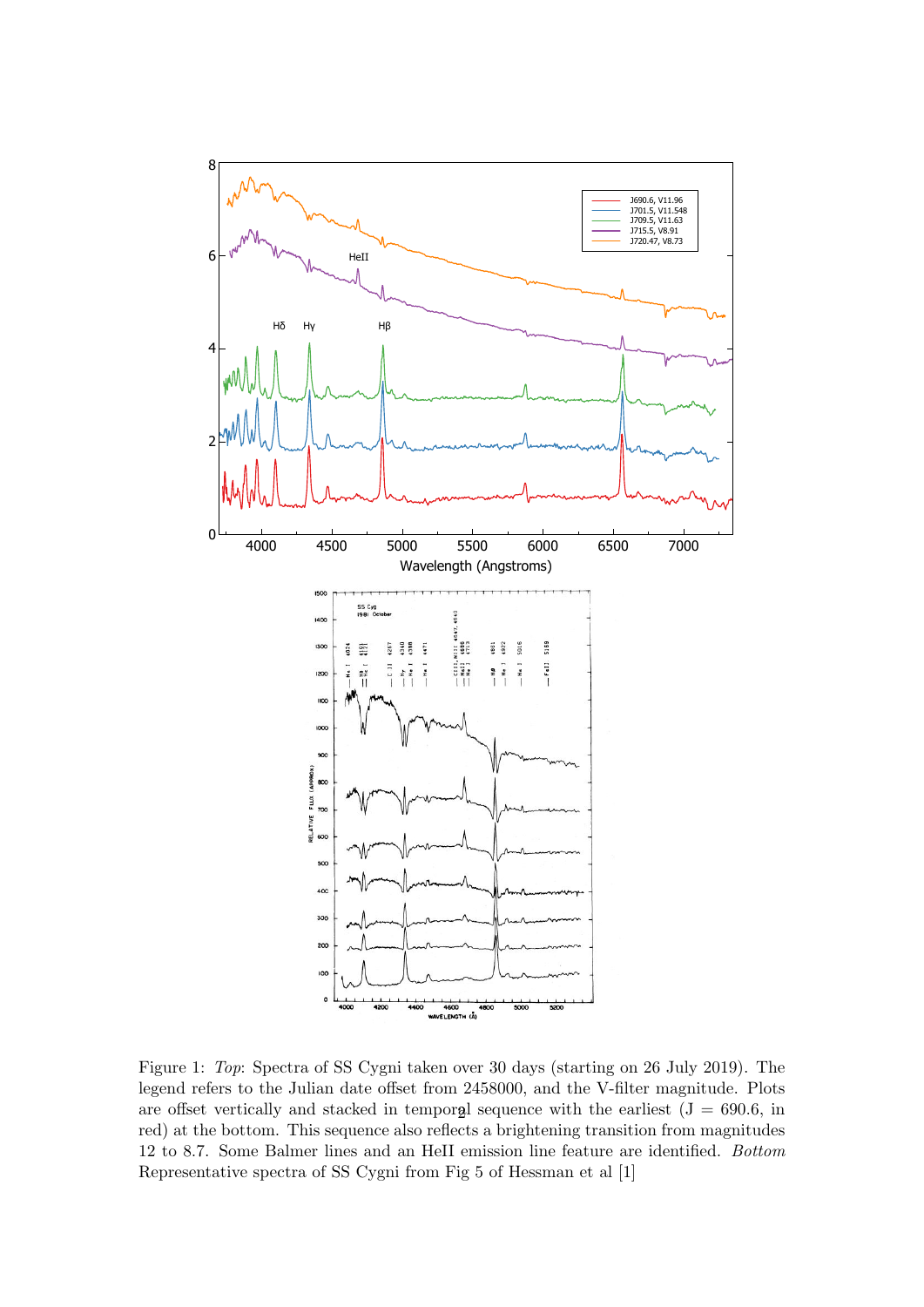The spectra are comparable with those obtained by Hessman et al [1] - see bottom panel of Fig (1). Both sets show similar trends in the continuum and feature shape dynamics as the brightening occurs.

#### Continuum analysis

With reference to the continuum: while the binary system comprising SS Cygni is complex, there is a clear change in overall black body temperature associated with these spectra. This is obvious in the last two (J715.5, J720.47) compared to the first three, but, even within the latter, there is some indication of this effect. Thus, as temperature is increased, the roughly linear part of the spectrum between  $4000\text{\AA}$  and  $6800\text{\AA}$  has a slope which appears to become increasingly negative. To quantify this (short of fitting a full Planck curve!) I fitted a straight line in this wavelength range; the slopes are shown in Fig. 3. Also shown there are the V magnitudes estimated from the AAVSO light lightcurve



Figure 2: Slopes of best linear fit to the spectra between  $4000\text{\AA}$  and  $800\text{\AA}$ , and V magnitudes for each spectrum

There is indeed a trend of increasingly negative slopes, but a firm rule is prevented by the relation between second and third spectra in the sequence.

#### Line feature analysis

The Balmer line features show a change from emission only, before the brightening, to a complex of emission and absorption afterwards. This is highlighted in Fig. (??) which shows the rectified (continuum removed) versions of the spectra for J690.6, J720 and J715.5 (magnitudes 11.96, 8.91 and 8.73, respectively). Even during the brightened phase, there is clearly some dynamic at work.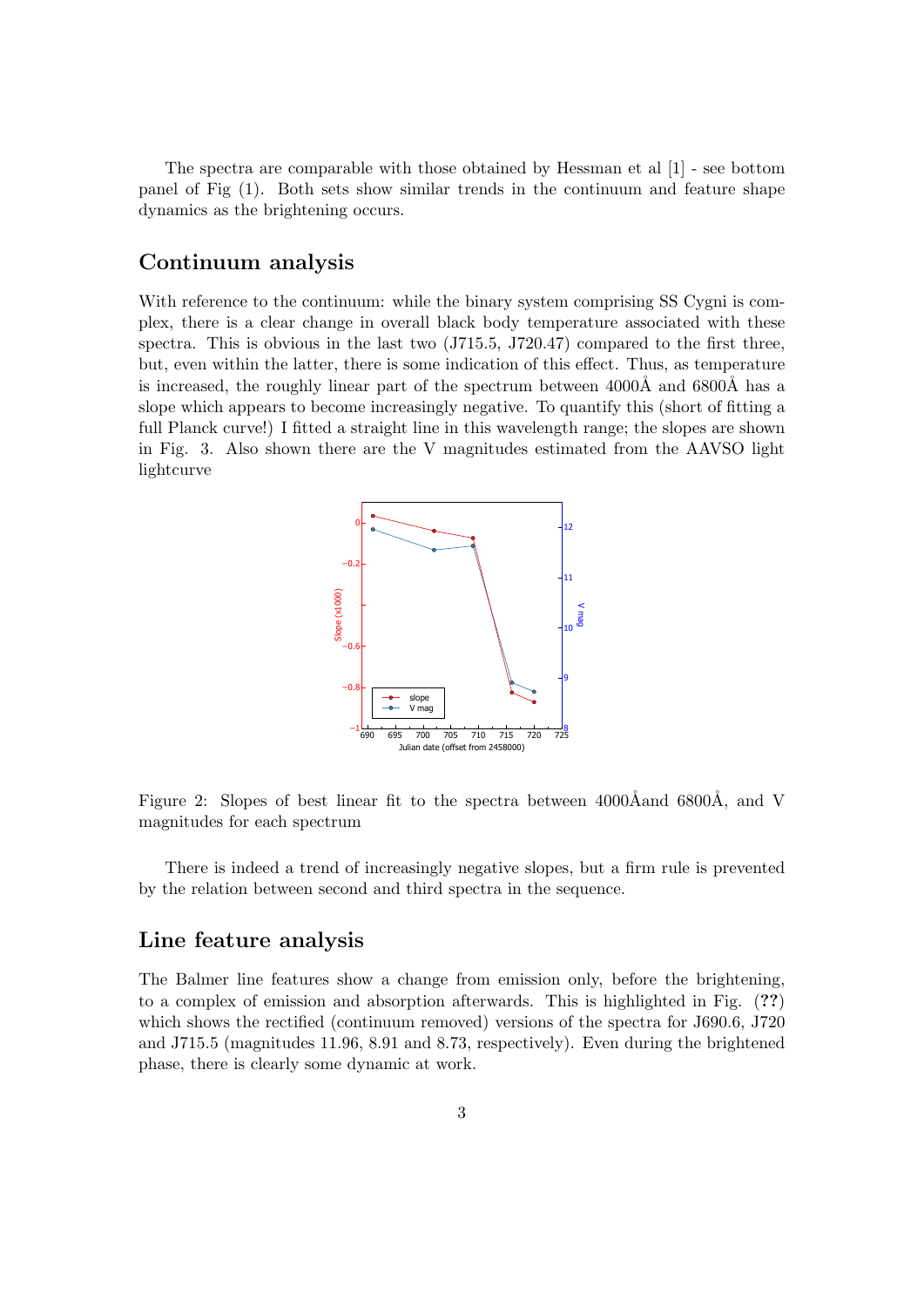

Figure 3: Rectified spectra for J690.6, J720 and J715.5. That for J690.6 has been scaled by 0.1 as its line features have much larger amplitudes than the others

# A pseudo 'flux calibration'

The plots in Fig (1) are not flux calibrated; the spectrum amplitudes are relative values only. However, given the availability of concurrent estimates of V-magnitude, I thought it would be interesting to attempt some kind of 'rough and ready' flux calibration. To do this I multiplied each spectrum with a Johnson V-filter profile [2] and summed the result (convolution with the filter centre at correct place wavelength). This gave a notional 'relative magnitude'. I then scaled each spectrum so that these magnitudes were teh same as the measured counterparts. The result is shown in Fig. (4)